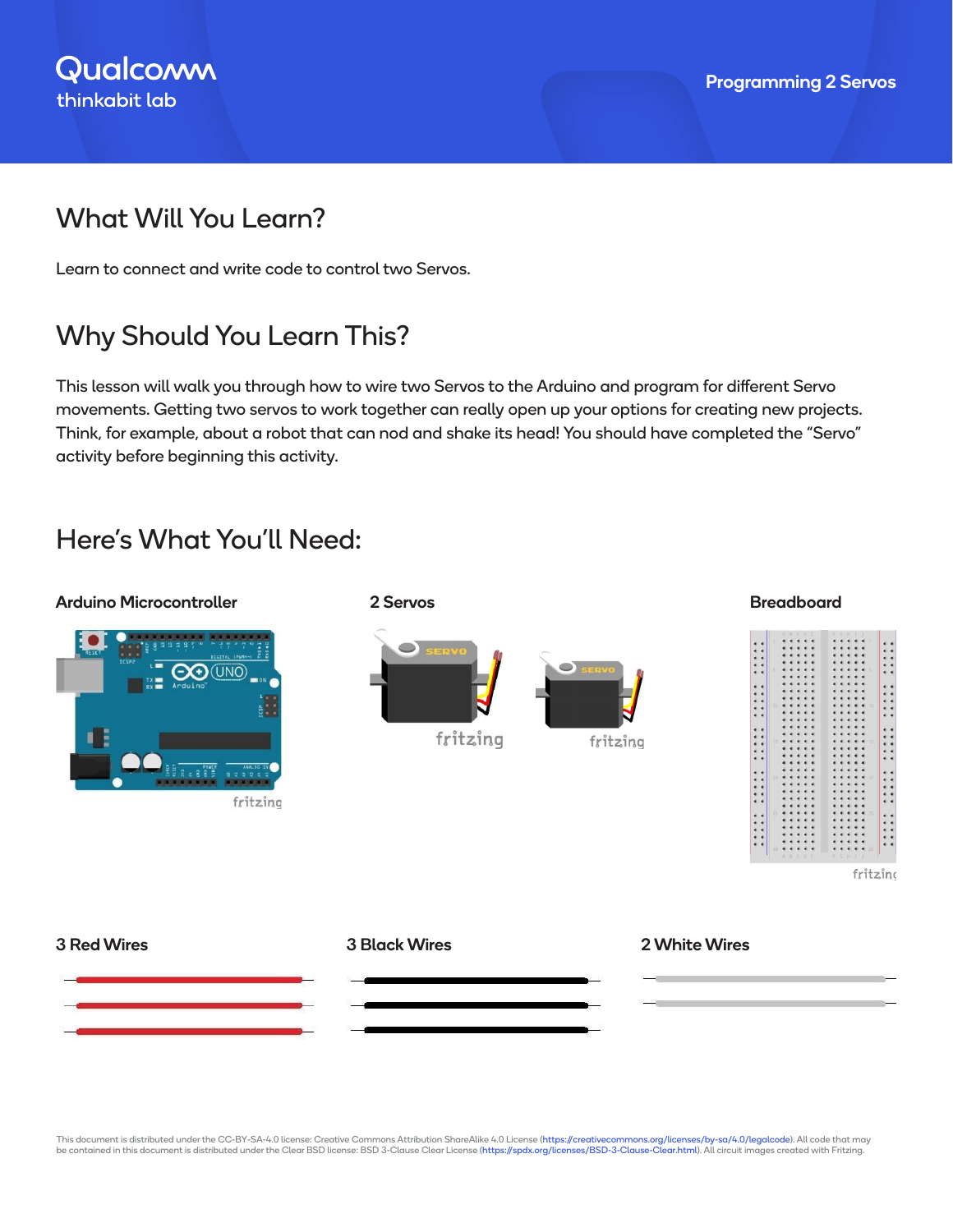# Safety First!

Never allow the red and black wires to touch together while they are connected to a powered microcontroller, as that creates a short circuit. A short circuit can potentially cause the wires and/or the microcontoller to get hot enough to burn the skin. In addition, in the event of a short circuit the microcontroller can potentially catch on fire.

#### Let's Get Connected!

1. Start by connecting one of the red wires from Vin (+) to the positive rail, the red column, of the breadboard. This makes that entire column positive.



2. Next, connect one of the black wires from GND (-) to the negative rail, the blue column, of the breadboard. This makes that entire column negative.



3. Connect the remaining red and black wires to their respective places on the Servos. Connect a white wire to each of the yellow Servo wires.



4. Connect both red wires from the Servos to the positive rail, the red column.

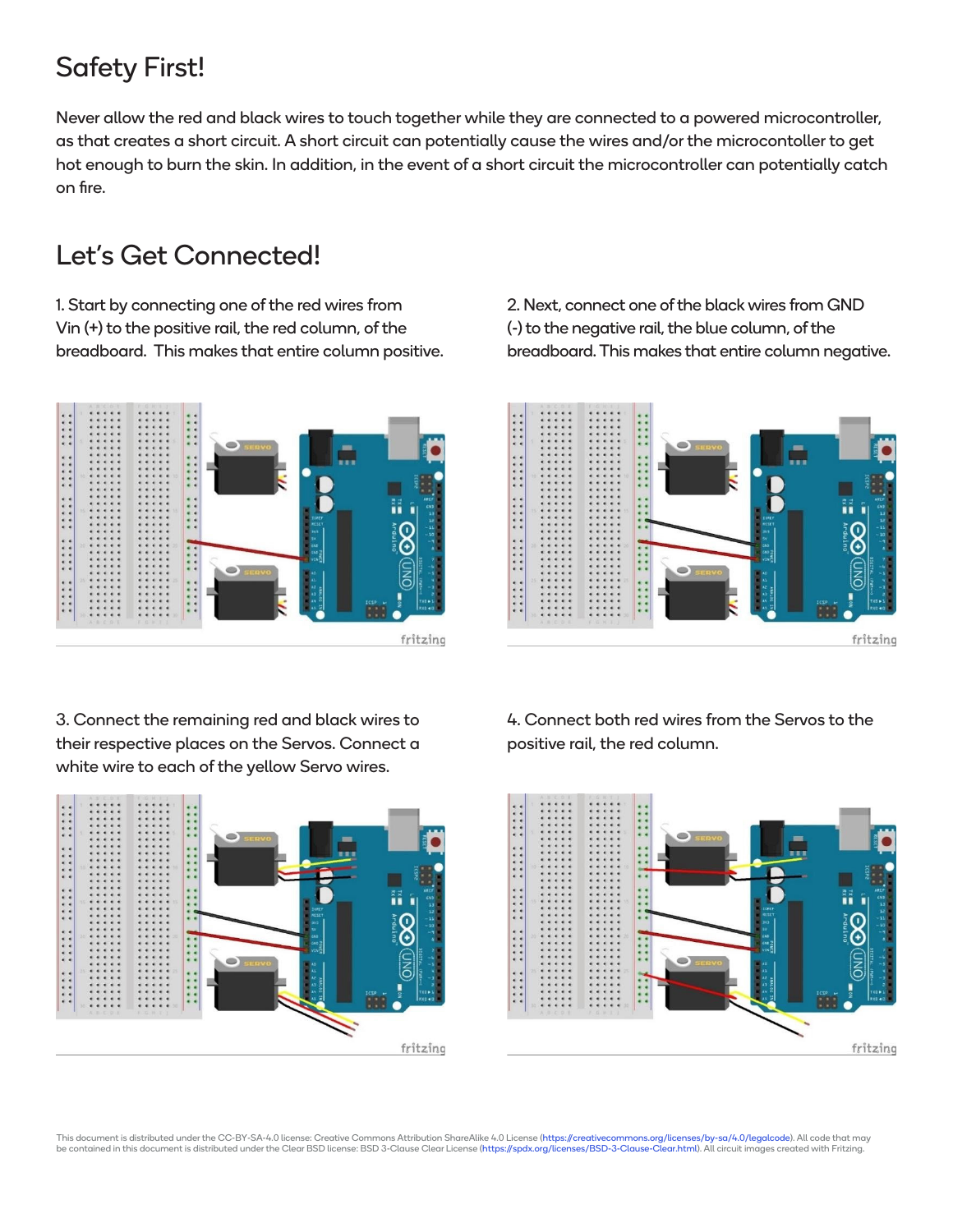5. Connect both black wires from the Servos to the negative rail, the blue column.

**EXAMPLE** ...... ...... ...... ..... fritzing 6. Connect the white (control) wire from one Servo to 9 and the other to 10.



#### Time to Write Some Code!

1. Start by connecting the Arduino microcontroller to the computer via the USB cable. Open a new sketch and delete all the text. Also, don't forget to check if you're connected to the right port.

| co sketch_feb19a   Arduino 1.6.5 | $\mathbf{x}$<br>▣<br>$\Box$ | co sketch_feb1  |
|----------------------------------|-----------------------------|-----------------|
| File Edit Sketch Tools Help      |                             | File Edit Sketo |
| M.<br><b>Room</b>                | ு                           | B               |
| sketch_feb19a §                  |                             | sketch_feb1     |
|                                  | A.                          |                 |
|                                  |                             |                 |
|                                  |                             |                 |
|                                  |                             |                 |
|                                  |                             |                 |



2. To create the signal needed to control the Servos, you will need to include the Servo library. To do this, go to Sketch → Include Library → and click on Servo. This brings up "#include <Servo.h>". Even though you will be controlling 2 Servos, you only need to include the Servo library once.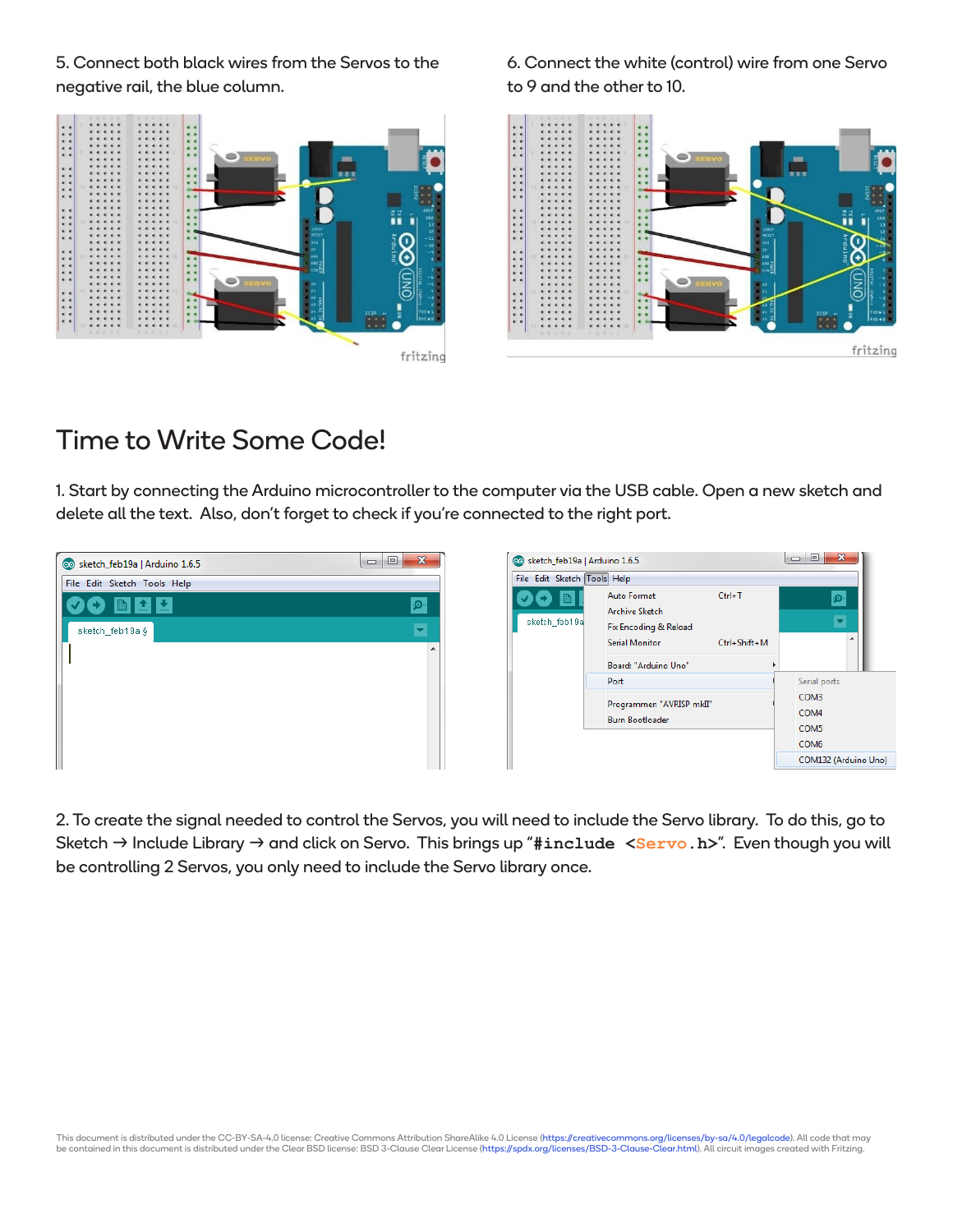

3. Next, you'll need to declare and name the Servos. Since there are 2, they each need a unique name. For example: "Continuous" and "Standard", since you're using both types of Servos, but you can call them whatever you want.



4. Next is the setup function. Since there are 2 Servos, you will need 2 lines of code in the setup function in order to attach the Servos to the 2 different pins. Reminder: Servos always need to be attached to the digital pins on the microcontroller with the ~ next to them. In this activity, you will program the continuous Servo to 9 and the standard Servo to 10, so you need to make sure that the white wire of the continuous Servo is connected to pin 9 and the white wire of the standard Servo is connected to pin 10 on the microcontroller.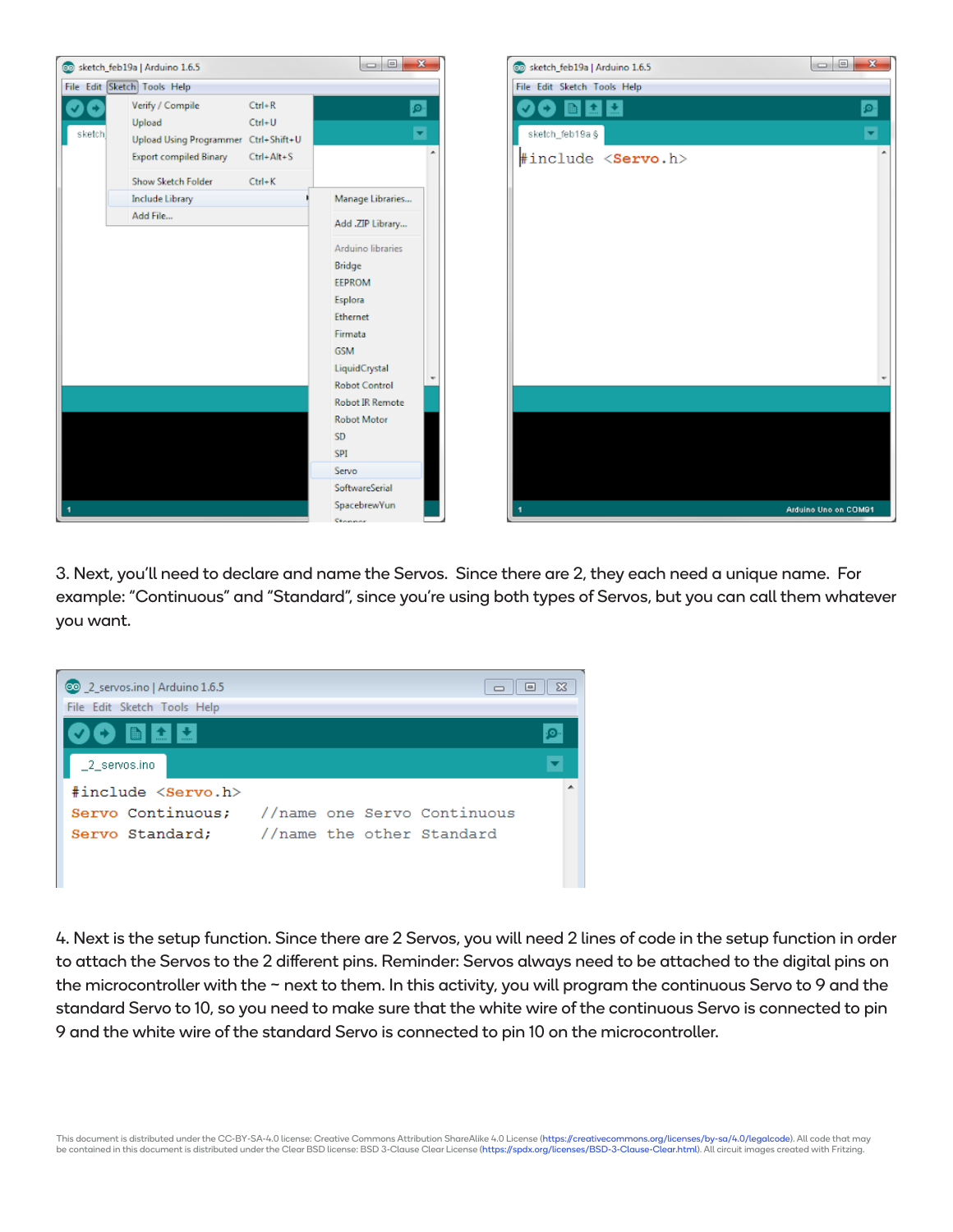

5. Now, it is time for you to get to the loop function. The following code is for basic motions for both Servos. Remember from the "Servo" activity that the same line of code works for both types of Servos (continuous and standard), but depending on their type, they will behave differently.

- a. First, use the value 0 for both Servos "**Continuous.write(0);**" and "**Standard.write(0);**". This will cause the continuous Servo to go as fast as it can in one direction and the standard Servo to go to position 0 degrees.
- b. Next, put a delay so that the microcontroller will delay, or wait, before reading the next line of code and doing a different motion. A delay of 2000 means that the microcontroller will wait 2000 milliseconds (2 seconds) before reading the next line of code.
- c. Next, use the value 180 for both Servos by typing the lines "**Continuous.write(180);**" and "**Standard.** write (180); ". This will cause the continuous Servo to spin in the opposite direction as fast as it can and the standard Servo to go to position 180 degrees.
- d. Another delay of 2000 will again program the microcontroller to wait for 2 seconds before reading the next line of code and performing the next action. This means that the continuous Servo will keep spinning and the standard Servo will remain at 180 degrees for 2 seconds before the loop repeats.

| 00 2_servos.ino   Arduino 1.6.5                                      |  | $\begin{array}{c c c c c c} \hline \multicolumn{1}{c }{\mathbf{C}} & \multicolumn{1}{c }{\mathbf{X}} \end{array}$ |  |
|----------------------------------------------------------------------|--|-------------------------------------------------------------------------------------------------------------------|--|
| File Edit Sketch Tools Help                                          |  |                                                                                                                   |  |
| 土土                                                                   |  |                                                                                                                   |  |
| 2 servos.ino §                                                       |  |                                                                                                                   |  |
| #include < <b>Servo.</b> h>                                          |  |                                                                                                                   |  |
| Servo Continuous;                                                    |  | //name one Servo Continuous                                                                                       |  |
| Servo Standard;                                                      |  | //name the other Standard                                                                                         |  |
| void setup() {<br>Continuous.attach(9);<br>Standard.attach(10);<br>ł |  |                                                                                                                   |  |
| void loop()                                                          |  |                                                                                                                   |  |
| Continuous.write $(0)$ ;                                             |  |                                                                                                                   |  |
| Standard.write(0);                                                   |  |                                                                                                                   |  |
| delay (2000);                                                        |  |                                                                                                                   |  |
| Continuous.write(180);<br>Standard.write(180);                       |  |                                                                                                                   |  |
| $delay(2000)$ ;                                                      |  |                                                                                                                   |  |
|                                                                      |  |                                                                                                                   |  |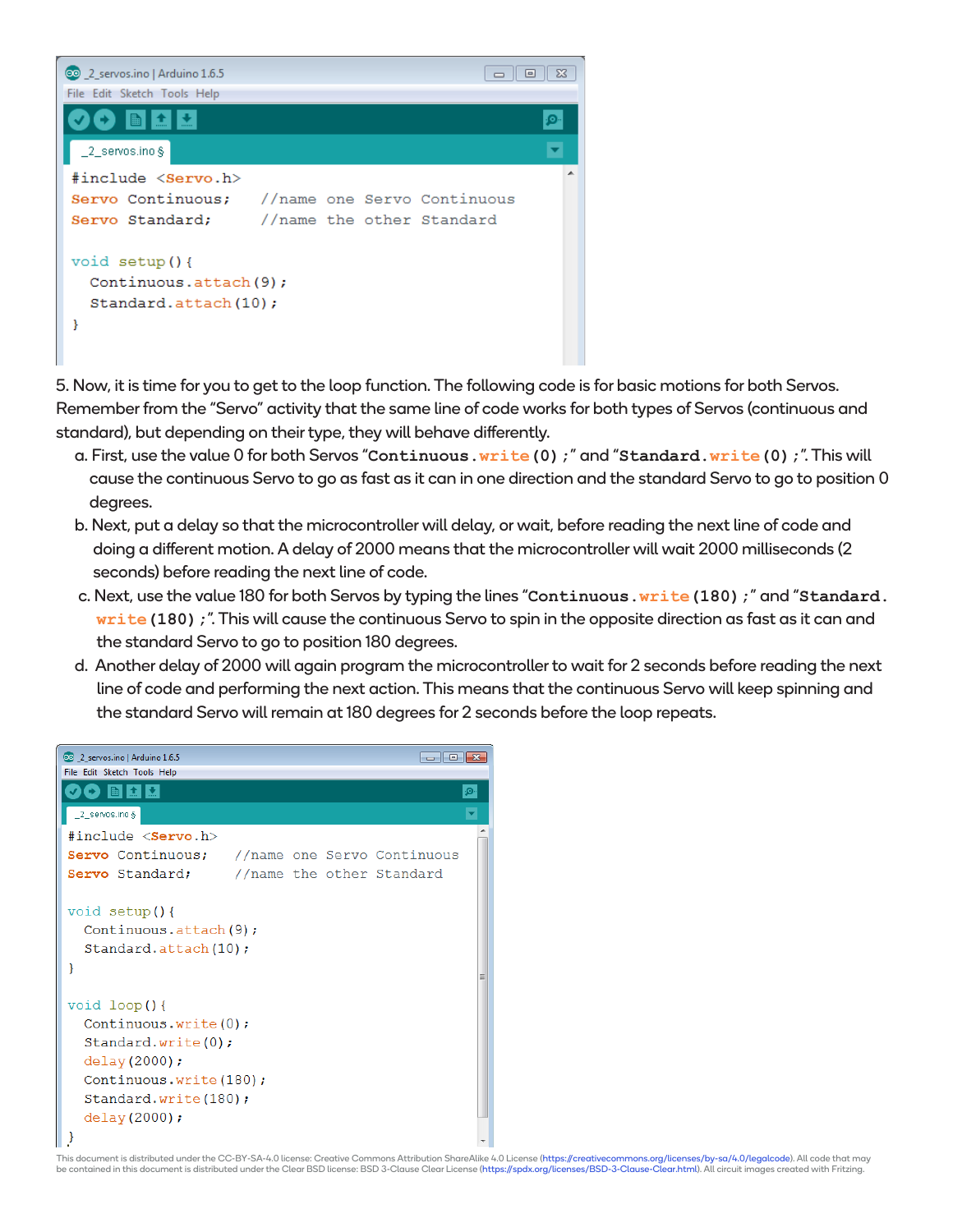6. Upload this code and see how your 2 Servos behave. You should see the continuous Servo spinning one way and then the other, changing direction every 2 seconds. You should see the standard Servo moving back and forth from 0 to 180 degrees and remaining at each stop for 2 seconds.



7. By making one change to the code above, the continuous Servo will spin in only one direction while the standard Servo rotates between 0 and 180 degrees. Focus on the code for the continuous Servo. Before the delay, the continuous Servo was set to 0 (**Continuous.write(0);**) and then later it was set to 180 (Continuous.write(180);). There is a delay between those two motions so that the Servos have time to move before they are sent new commands. However, if you remove one of the "write" commands for the continuous Servo, it will only spin in one direction. In this example, changing the delay values would only affect the standard Servo, but the continuous Servo is still only getting one command, so it only spins in one direction.

| 00 2_servos.ino   Arduino 1.6.5<br>----<br>$\mathbf{x}$<br>File Edit Sketch Tools Help                                               |
|--------------------------------------------------------------------------------------------------------------------------------------|
| ۰o                                                                                                                                   |
| _2_servos.ino §                                                                                                                      |
| #include <servo.h><br/>Servo Continuous;<br/>//name one Servo Continuous<br/>Servo Standard;<br/>//name_the_other_Standard</servo.h> |
| void $setup()$ {<br>Continuous.attach(9);<br>Standard.attach(10);<br>ł                                                               |
| void $loop()$<br>Continuous.write(0);<br>Standard.write(0);<br>delay (2000);<br>Standard.write(180);<br>delay(2000);                 |
| ł                                                                                                                                    |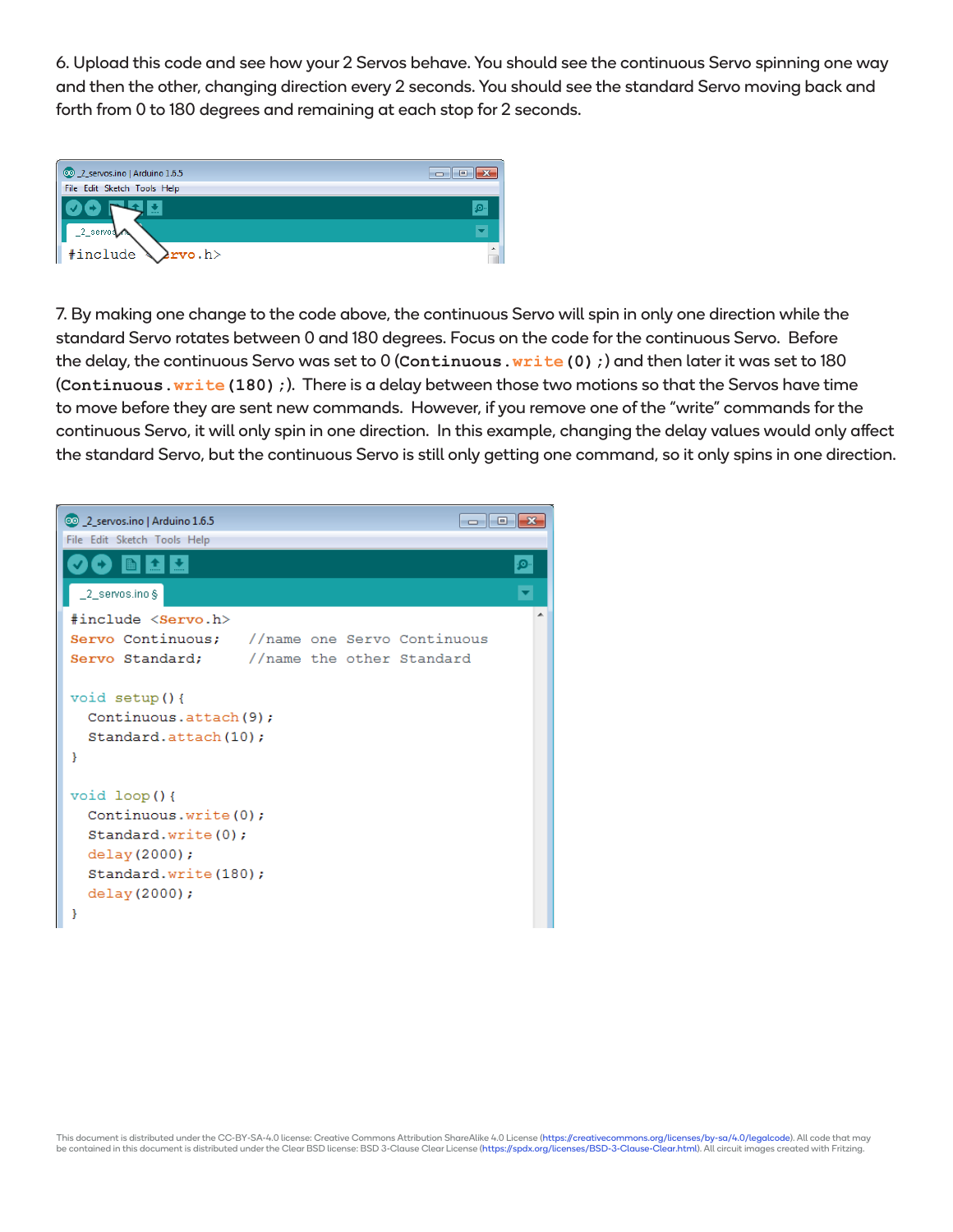# Tips for Success!

- If you're having errors uploading, check that you have written everything correctly and that you are connected to the right port.
- If your code uploaded, but the Servos are not moving, you may have an issue with your wiring. Try pulling everything out and starting over. Sometimes it's difficult to see what the problem is until you start all over.
- If your wiring looks good and your code is fine, try each Servo, one at a time, to see if it is an issue with the Servo itself.

# Are You Ready for Some Challenges?

1. To really understand how a delay affects the Servos, can you write a program that makes the standard Servo go from 0 to 180 degrees with a delay of 200, while the continuous Servo changes directions every 1 second?

Hint: Remember, the delay programs the microcontroller to know how long to wait before reading the next line of code and it always reads through the code in order. When the code calls for a delay, it waits however long you program it before reading the next line of code. So, anything you told it to do before that delay it is going to continue doing.

Take, for example, the code written below. When we focus on the standard Servo, we see that each write command is followed by a delay of 200, so the Servo will move between 0 and 180 degrees with a delay of 200 milliseconds. However, when we focus on the continuous Servo, there are 4 delays of 200 between the first command "**Continuous.write(0);**" and the second command "**Continuous.write(180);**". This means that the Servo will spin in one direction for 800 milliseconds and then in the opposite direction for 800 milliseconds.

| Full Code in "void loop (0) { | Focus on standard Servo  | Focus on continuous Servo |
|-------------------------------|--------------------------|---------------------------|
| Continuous.write $(0)$ ;      | Continuous.write $(0)$ ; | Continuous.write $(0)$ ;  |
| Standard.write(0);            | Standard.write(0);       | Standard.write(0);        |
| delay(200);                   | delay(200);              | delay(200);               |
| Standard.write(180);          | Standard.write(180);     | Standard.write(180);      |
| delay(200);                   | delay(200);              | delay (200) ;             |
| Standard.write(0);            | Standard.write(0);       | Standard.write(0);        |
| delay(200);                   | delay(200);              | delay(200);               |
| Standard.write(180);          | Standard.write(180);     | Standard.write(180);      |
| delay(200);                   | delay(200);              | delay(200);               |
| Continuous.write(180);        | Continuous.write(180);   | Continuous.write(180);    |
| Standard.write(0);            | Standard.write(0);       | Standard.write(0);        |
| delay $(200)$ ;               | delay(200);              | delay(200);               |
| Standard.write(180);          | Standard.write(180);     | Standard.write(180);      |
| delay(200);                   | delay(200);              | delay(200);               |
| Standard.write(0);            | Standard.write(0);       | Standard.write(0);        |
| delay(200);                   | delay(200);              | delay(200);               |
| Standard.write(180);          | Standard.write(180);     | Standard.write(180);      |
| delay(200);                   | delay(200);              | delay(200);               |

This document is distributed under the CC-BY-SA-4.0 license: Creative Commons Attribution ShareAlike 4.0 License (https://creativecommons.org/licenses/by-sa/4.0/legalcode). All code that may<br>be contained in this document i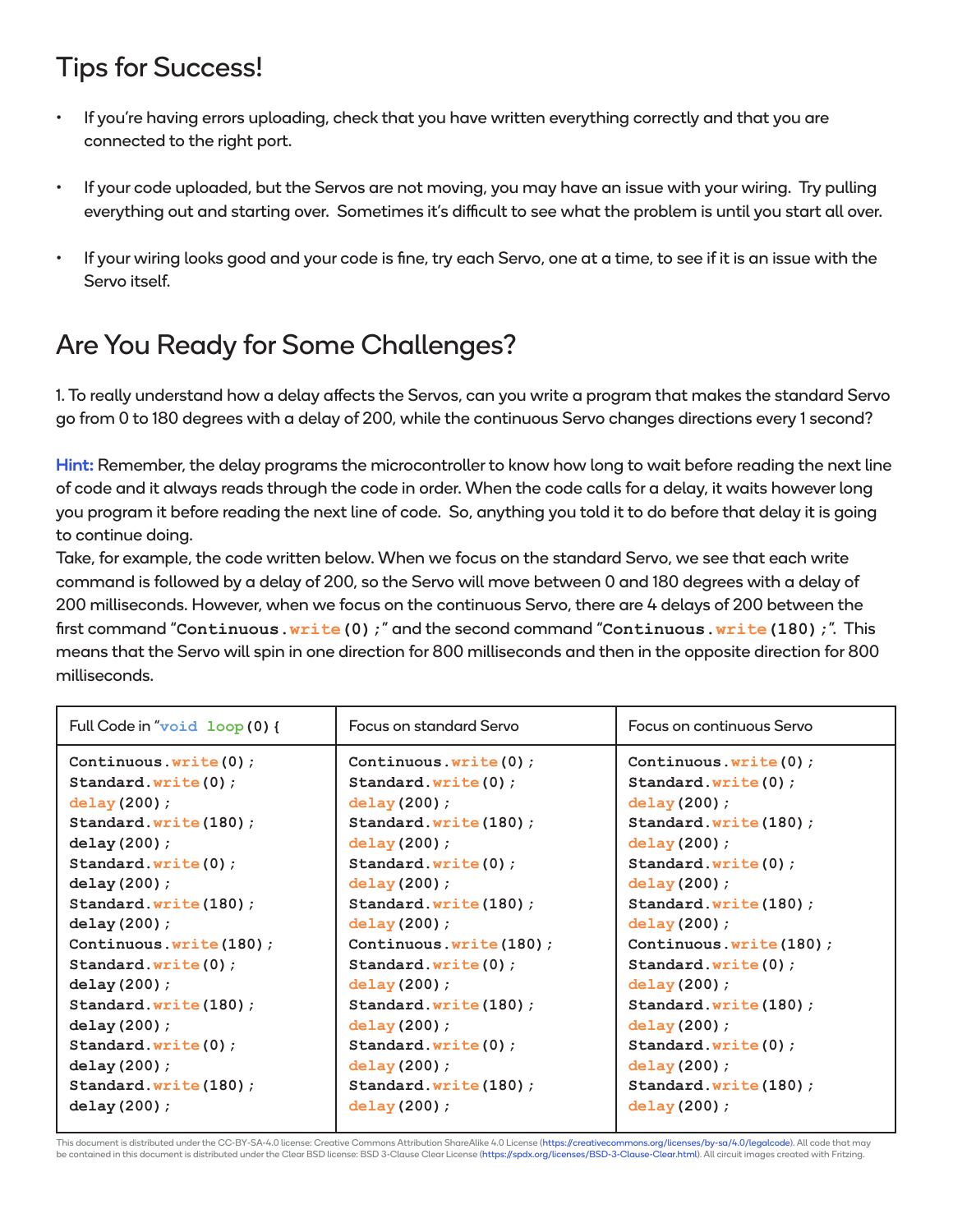With this additional help, can you now write a program that makes the standard Servo go from 0 to 180 degrees with a delay of 200, while the continuous Servo changes directions every 2 seconds?

2. Can you write a program that controls 3 Servos? Write a program that controls 2 continuous Servos and 1 standard Servo. Program one of the continuous Servos to spin one direction and the other to spin the opposite direction, while the standard Servo moves between 0 and 90 degrees every second. Don't forget to connect the wires for this additional Servo!

#### Challenge Solutions:

Challenge 1 Solution:

Note: Only the loop function of the code is shown as the setup and pre-setup remained the same.

| @ 2_servos.ino   Arduino 1.6.5 | $\begin{array}{c c c c c c} \hline \multicolumn{3}{c }{\mathbf{C}} & \multicolumn{3}{c }{\mathbf{X}} \end{array}$ |
|--------------------------------|-------------------------------------------------------------------------------------------------------------------|
| File Edit Sketch Tools Help    |                                                                                                                   |
| ▐ͺӾ<br><b>In I</b><br>М        | ۰Ø۰                                                                                                               |
| _2_servos.ino §                |                                                                                                                   |
| void loop(){                   |                                                                                                                   |
| Continuous.write(0);           |                                                                                                                   |
| Standard.write(0);             |                                                                                                                   |
| delay (200);                   |                                                                                                                   |
| Standard.write(180);           |                                                                                                                   |
| delay (200) ;                  |                                                                                                                   |
| Standard.write(0);             |                                                                                                                   |
| delay (200);                   |                                                                                                                   |
| Standard.write(180);           |                                                                                                                   |
| delay (200) ;                  |                                                                                                                   |
| Standard.write(0);             |                                                                                                                   |
| delay (200);                   |                                                                                                                   |
| Continuous.write(180);         |                                                                                                                   |
| Standard.write(180);           |                                                                                                                   |
| delay(200);                    |                                                                                                                   |
| Standard.write(0);             |                                                                                                                   |
| delay(200);                    |                                                                                                                   |
| Standard.write(180);           |                                                                                                                   |
| delay (200);                   |                                                                                                                   |
| Standard.write(0);             |                                                                                                                   |
| delay (200);                   |                                                                                                                   |
| Standard.write(180);           |                                                                                                                   |
| delay (200);                   |                                                                                                                   |
| ł                              |                                                                                                                   |